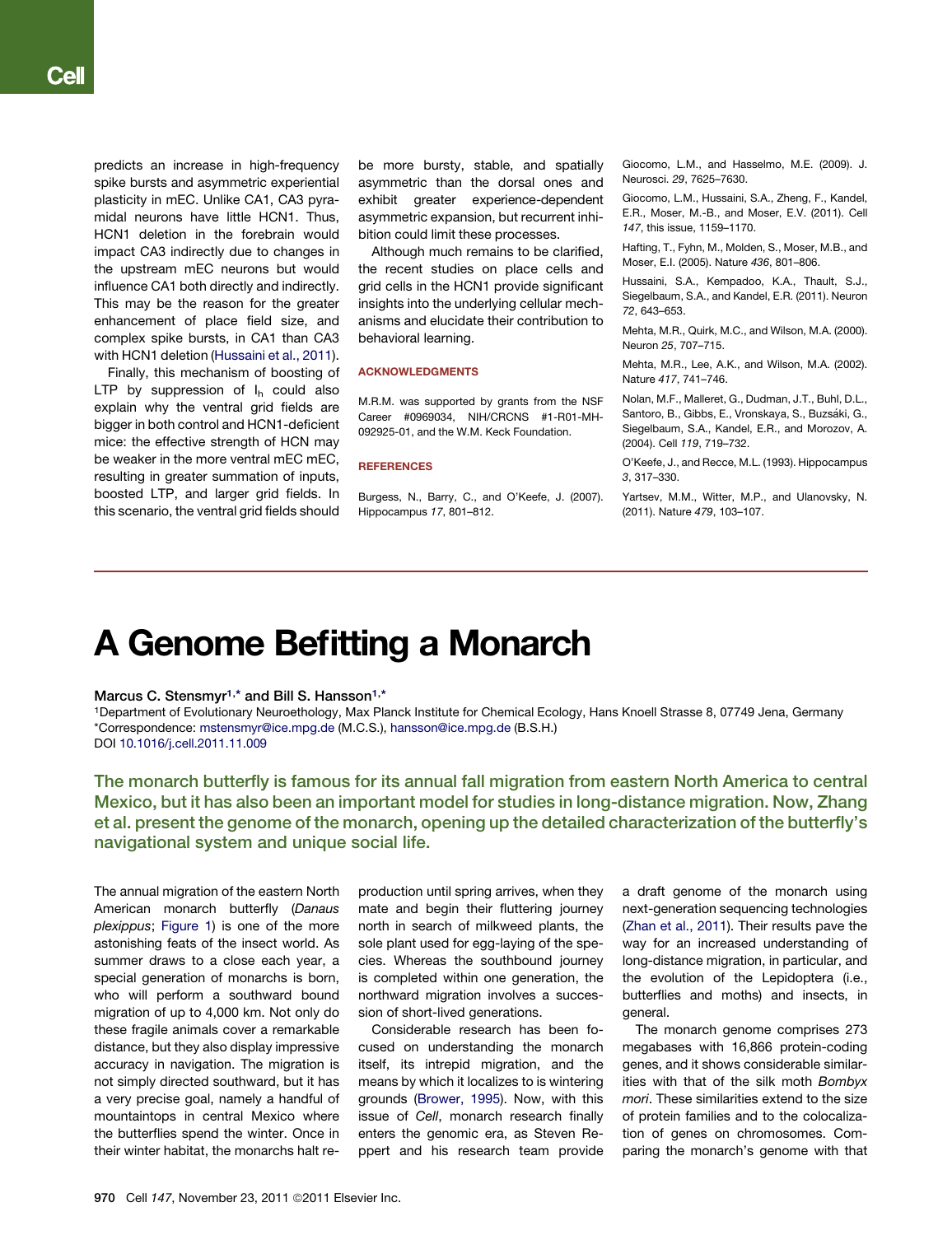<span id="page-1-0"></span>

Figure 1. The monarch butterfly (*Danaus plexippus*), illustrated here by Johann Friedrich Wilhelm Herbst in 1795,<br>has long fascinated scientists and the general public, and it is an important model system for studies in has long fascinated scientists and the general public, and it is an important model system for studies in long-distance migration. Now, research on the monarch enters the genomic era with the draft genome presented by [Zhang et al. \(2011\)](#page-2-0). Image courtesy of the Göttinger Digitalisierungszentrum (GDZ, [http://](http://gdz.sub.uni-goettingen.de/) [gdz.sub.uni-goettingen.de/](http://gdz.sub.uni-goettingen.de/)).

of the silk moth indicates that Lepidoptera is a fast-evolving insect order, at least relative to Diptera (flies) and Hymenoptera (bees, ants, and wasps). This finding is in line with the large size of the Lepidoptera, which comprises > 174,000 species, and with the notion that moths and butterflies constitute the most recently radiated insect order, having expanded in the Cretaceous and the early Tertiary (i.e.,  $\sim$ 140–60 million years ago) in conjunction with the expansion of flowering plants [\(Grimaldi and Engel, 2005](#page-2-0)).

To find their way en route to Mexico, monarchs rely on a sun compass, located in their eyes, where the horizontal position of the sun and the derived pattern of polarized skylight provide the directional information. The compass is also adjusted for time by circadian clocks in the antennae and brain, which help the monarchs maintain a southbound flight direction [\(Perez](#page-2-0) [et al., 1997; Heinze and Reppert, 2011\)](#page-2-0). With the genome in place, deciphering the molecular machinery underlying the monarch's navigational prowess can now begin in earnest. Reppert and colleagues also provide a detailed annotation of genes potentially involved in the sun compass and associated processes. These include clock genes, as well as opsins and transcription factors involved in the development of the eyes and the central complex (i.e., the processing site of the compass input). To accomplish the long journey south, migratory monarchs also undergo multiple physiological changes, which include an increase in life span and a pause in reproductive activity. Many of these traits are regulated or influenced by the endocrine system, including the juvenile hormone pathway ([Herman](#page-2-0) [and Tatar, 2001\)](#page-2-0), which regulates (among several things) growth and metamorphosis in insects. In short, elucidating the functional role of the highlighted genes, especially those being differentially expressed in migratory animals, is obviously a top priority.

The monarch genome also opens up the ability to identify candidate migratory-specific genes by comparative genomics approaches. The whole-genome sequencing of nonmigratory members of the genus *Danaus*, such as the Southern monarch (*D. erippus*) and the Jamaican monarch (*D. cleophile*), would now require only moderate efforts because de novo assembly is theoretically not necessary. Instead, reads from the other species can be mapped onto the monarch scaffolds and thus drastically reduce the sequence cover needed. Likewise, resequencing and comparison of gene expression from migratory and stationary populations of monarchs could also be instrumental in identifying critical molecular components enabling the migration.

In line with their diurnal lifestyle, monarchs and other butterflies are assumed to rely primarily on vision. In contrast, their nocturnal relatives, the moths,

chiefly use olfactory cues. This dichotomy in sensory reliance is not reflected in the repertoire of chemosensory genes because the monarch surprisingly displays similar numbers of chemosensory receptors as found in the moths investigated to date (e.g., [Grosse-Wilde et al.,](#page-2-0) [2011; Wanner et al., 2007\)](#page-2-0). Thus, the monarch's sense of smell is an interesting topic.

As opposed to most if not all other insects, the olfactory system of the migratory monarch needs to function in two distinctly different environments: in meadows and gardens during the summer and in alpine forests of coniferous sacred firs (*Abies religiosa*) during the winter. The monarch's nose could therefore be an amalgamation of a summer and a winter nose, each adapted to the different volatile chemicals that make up the respective habitats. In addition, one could also envision that subsets of the chemosensory repertoire are differently expressed in migratory versus summer animals, such that receptors for sacred fir volatiles are upregulated in the former and downregulated in the latter, and vice versa for the receptors tuned to milkweed host odors. Although the genome gives no answers as to whether this is the case and, if so, how such a nose would be configured, the genome is a necessary prerequisite for future functional dissections aiming at solving this type of question.

Most interestingly, the monarch shows a number of odorant receptors clustering within the male-specific pheromone receptor subgroup of the silk moth. This is surprising because the monarch supposedly does not use long-range pheromones. A pheromone system of some type in the monarch is also hinted at by the observation that the monarch has even more pheromone-binding proteins than the silk moth. Zhang and colleagues speculate that this potential pheromone system may be involved in building social interactions among the migrating monarchs, rather than mediating long-distance attraction. In contrast to the summer monarchs, the migrants are highly gregarious, and the hinted at pheromone system could be the molecular substrate for an aggregation pheromone system triggered during the fall migration.

Olfaction could also play a more direct part in the monarch's migratory